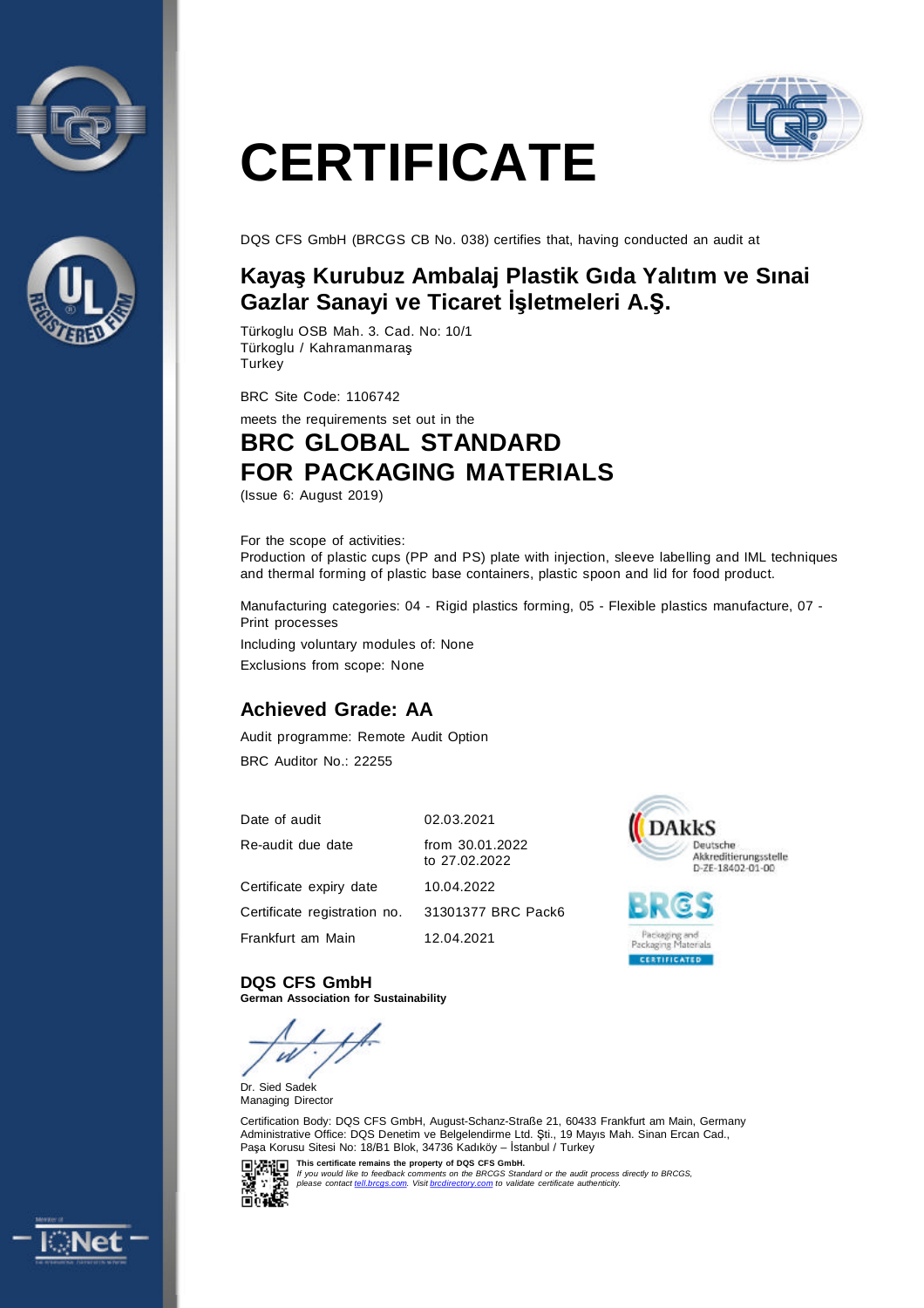## **CERTIFICATION**



Sertifika No: E12091802

# KAYAŞ KURUBUZ AMBALAJ PLASTİK GIDA YALITIM VE SİNAİ GAZLAR SANAYİ VE TİCARET İŞLETMELERİ ANONİM ŞİRKETİ

TÜRKOĞLU OSB MAH.3. CAD. NO:10/1 TÜRKOĞLU/KAHRAMANMARAŞ/TÜRKİYE

# **TS EN ISO 14001:2015**

A1 Belgelendirme ve Muayene Hizmetleri Ltd. Şti. bu belge ile yukarıda adı, adresi geçen kuruluşun Yönetim Sistemi'nin tetkik edildiğini ve aşağıda belirtilen kapsamda ilgili standardın gerekliliklerini sağladığını onaylamıştır.

### PLASTİK ESASLI MADDE VE MALZEME ÜRETİMİ DİĞER GIDA İLE TEMAS EDEN MADDE VE MALZEME ÜRETİMİ, AMBALAJ **MALZEMELERİ ALIŞI VE SATIŞI**



A1 BELGELENDİRME VE MUAYENE HİZMETLERİ LTD. ŞTİ. Yukarı Dudullu Mah. Nato Yolu Cad. Çam Sok. No:7 Ümraniye/İstanbul/Türkiye Tel (0216 640 11 01 Faks (0216) 640 11 02 www.alcert.com FM.141/ Rev.06/02.01.2019